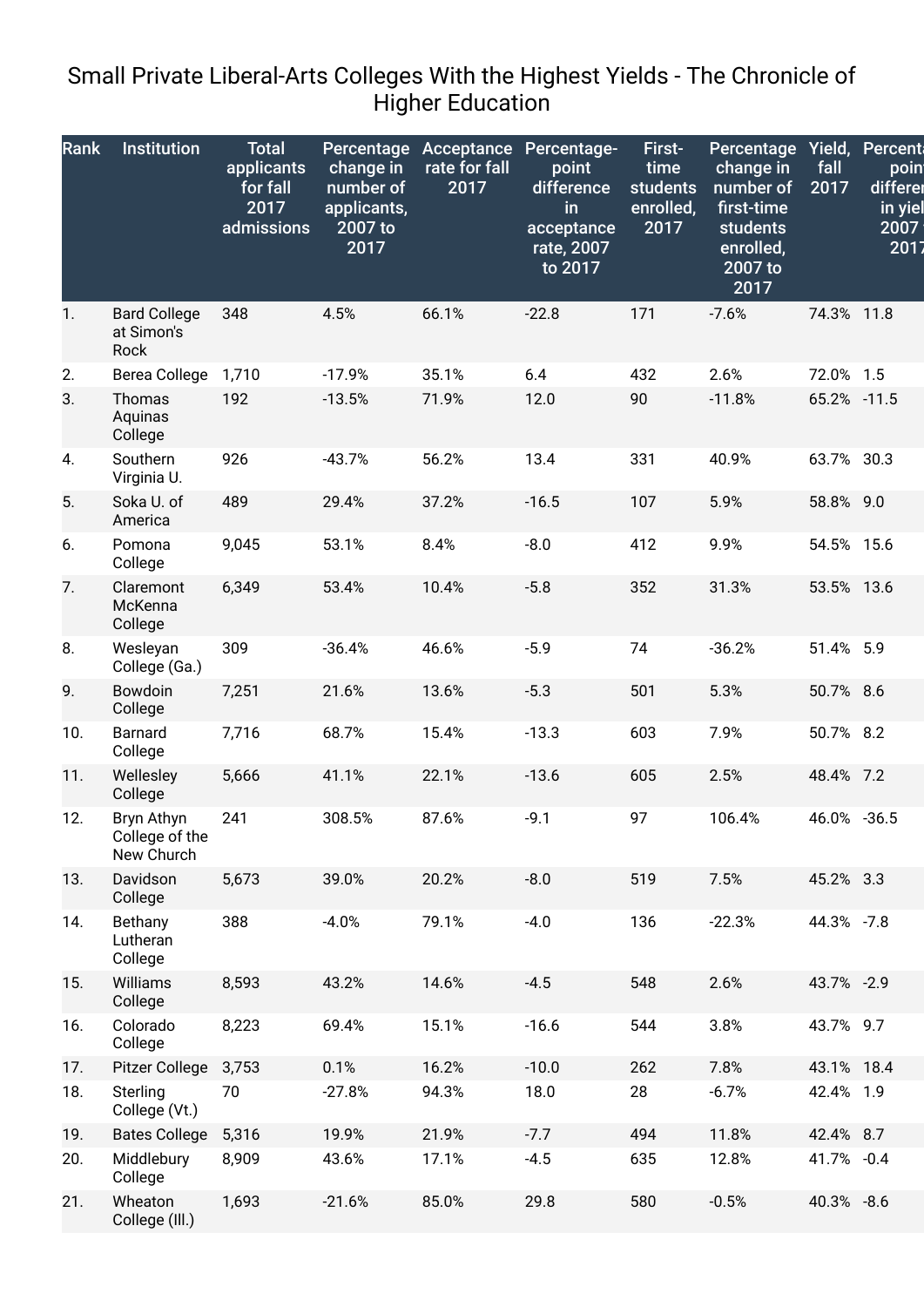| Rank | <b>Institution</b>                     | <b>Total</b><br>applicants<br>for fall<br>2017<br>admissions | Percentage<br>change in<br>number of<br>applicants,<br>2007 to<br>2017 | Acceptance<br>rate for fall<br>2017 | Percentage-<br>point<br>difference<br>in<br>acceptance<br>rate, 2007<br>to 2017 | First-<br>time<br><b>students</b><br>enrolled,<br>2017 | Percentage<br>change in<br>number of<br>first-time<br>students<br>enrolled,<br>2007 to<br>2017 | Yield,<br>fall<br>2017 | Percent<br>poin<br>differer<br>in yiel<br>2007<br>2017 |
|------|----------------------------------------|--------------------------------------------------------------|------------------------------------------------------------------------|-------------------------------------|---------------------------------------------------------------------------------|--------------------------------------------------------|------------------------------------------------------------------------------------------------|------------------------|--------------------------------------------------------|
| 22.  | Covenant<br>College                    | 692                                                          | $-27.2%$                                                               | 95.2%                               | 30.6                                                                            | 263                                                    | $-14.3%$                                                                                       | 39.9% -10.0            |                                                        |
| 23.  | Haverford<br>College                   | 4,408                                                        | 26.2%                                                                  | 20.1%                               | $-5.1$                                                                          | 349                                                    | 10.8%                                                                                          | 39.5% 3.6              |                                                        |
| 24.  | Amherst<br>College                     | 9,285                                                        | 39.0%                                                                  | 12.9%                               | $-4.7$                                                                          | 471                                                    | $-0.6%$                                                                                        | 39.3% -1.0             |                                                        |
| 25.  | Washington<br>and Lee U.               | 5,455                                                        | 46.7%                                                                  | 22.0%                               | $-5.4$                                                                          | 471                                                    | 1.9%                                                                                           | 39.3% -6.1             |                                                        |
| 26.  | Swarthmore<br>College                  | 9,382                                                        | 79.0%                                                                  | 10.7%                               | $-7.0$                                                                          | 392                                                    | 7.4%                                                                                           | 39.0% -0.2             |                                                        |
| 27.  | Carleton<br>College                    | 6,499                                                        | 33.8%                                                                  | 21.2%                               | $-8.8$                                                                          | 522                                                    | 2.6%                                                                                           | 37.9% 3.0              |                                                        |
| 28.  | Wesleyan U.<br>(Conn.)                 | 12,360                                                       | 70.7%                                                                  | 16.3%                               | $-11.5$                                                                         | 761                                                    | 5.7%                                                                                           | 37.8% 2.0              |                                                        |
| 29.  | Ouachita<br>Baptist U.                 | 1,786                                                        | 39.2%                                                                  | 70.9%                               | 2.0                                                                             | 468                                                    | 27.5%                                                                                          | 36.9% -4.5             |                                                        |
| 30.  | Smith College                          | 5,432                                                        | 63.2%                                                                  | 31.9%                               | $-20.0$                                                                         | 639                                                    | $-3.0%$                                                                                        | 36.9% -1.3             |                                                        |
| 31.  | Harvey Mudd<br>College                 | 4,078                                                        | 63.6%                                                                  | 15.4%                               | $-12.7$                                                                         | 225                                                    | 14.8%                                                                                          | 35.8% 7.8              |                                                        |
| 32.  | Houghton<br>College                    | 821                                                          | $-18.3%$                                                               | 91.4%                               | 7.5                                                                             | 268                                                    | 1.1%                                                                                           | 35.7% 4.3              |                                                        |
| 33.  | Saint John's<br>U. (Minn.)             | 1,639                                                        | 17.1%                                                                  | 80.2%                               | 0.0                                                                             | 469                                                    | $-8.9%$                                                                                        | 35.7% -10.2            |                                                        |
| 34.  | Morehouse<br>College                   | 2,349                                                        | $-0.8%$                                                                | 74.4%                               | 15.4                                                                            | 617                                                    | $-8.2%$                                                                                        | 35.3% -12.7            |                                                        |
| 35.  | Hamilton<br>College (N.Y.)             | 5,678                                                        | 14.4%                                                                  | 24.2%                               | $-3.5$                                                                          | 480                                                    | 2.6%                                                                                           | 34.9% 0.9              |                                                        |
| 36.  | Scripps<br>College                     | 2,841                                                        | 44.3%                                                                  | 33.4%                               | $-9.5$                                                                          | 327                                                    | 44.1%                                                                                          | 34.5% 7.6              |                                                        |
| 37.  | Vassar<br>College                      | 7,746                                                        | 27.5%                                                                  | 23.8%                               | $-6.3$                                                                          | 624                                                    | $-6.9%$                                                                                        | 33.9% -2.8             |                                                        |
| 38.  | Centenary<br>College of<br>Louisiana   | 848                                                          | $-24.6%$                                                               | 61.8%                               | $-0.1$                                                                          | 173                                                    | $-13.1%$                                                                                       | 33.0% 4.4              |                                                        |
| 39.  | Meredith<br>College                    | 1,737                                                        | 26.1%                                                                  | 68.9%                               | $-7.8$                                                                          | 395                                                    | $-14.9%$                                                                                       | 33.0% -10.9            |                                                        |
| 40.  | College of<br>Saint<br><b>Benedict</b> | 2,003                                                        | 29.7%                                                                  | 80.6%                               | $-1.1$                                                                          | 524                                                    | $-2.4%$                                                                                        | 32.5% -10.1            |                                                        |
| 41.  | St. John's<br>College<br>(N.M.)        | 342                                                          | $-0.3%$                                                                | 63.2%                               | $-15.6$                                                                         | 70                                                     | $-47.8%$                                                                                       | 32.4% -17.2            |                                                        |
| 42.  | <b>Young Harris</b><br>College         | 1,575                                                        | 12.3%                                                                  | 52.5%                               | $-8.8$                                                                          | 268                                                    | $-26.0%$                                                                                       | 32.4% -9.7             |                                                        |
| 43.  | Colgate U.                             | 8,542                                                        | $-2.5%$                                                                | 28.1%                               | 19.6                                                                            | 771                                                    | 3.5%                                                                                           | 32.1% -67.8            |                                                        |
| 44.  | <b>Bryn Mawr</b><br>College            | 2,936                                                        | 39.4%                                                                  | 38.0%                               | $-7.5$                                                                          | 354                                                    | 0.6%                                                                                           | 31.7% -5.0             |                                                        |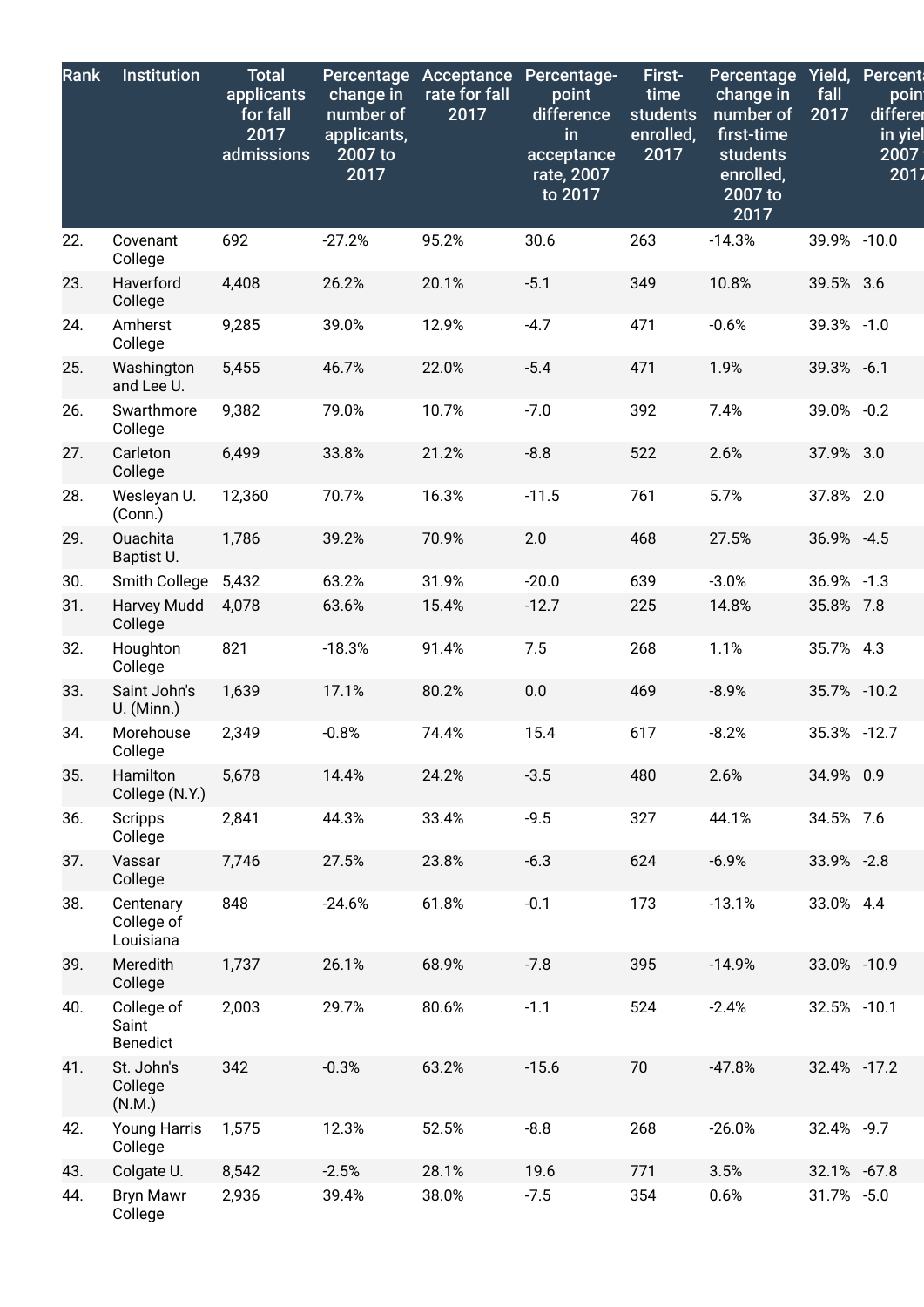| Rank | <b>Institution</b>                  | <b>Total</b><br>applicants<br>for fall<br>2017<br>admissions | Percentage<br>change in<br>number of<br>applicants,<br>2007 to<br>2017 | Acceptance<br>rate for fall<br>2017 | Percentage-<br>point<br>difference<br>in<br>acceptance<br>rate, 2007<br>to 2017 | First-<br>time<br><b>students</b><br>enrolled,<br>2017 | <b>Percentage</b><br>change in<br>number of<br>first-time<br>students<br>enrolled,<br>2007 to<br>2017 | Yield,<br>fall<br>2017 | Percent<br>poin<br>differer<br>in yiel<br>2007<br>2017 |
|------|-------------------------------------|--------------------------------------------------------------|------------------------------------------------------------------------|-------------------------------------|---------------------------------------------------------------------------------|--------------------------------------------------------|-------------------------------------------------------------------------------------------------------|------------------------|--------------------------------------------------------|
| 45.  | Pine Manor<br>College               | 588                                                          | 0.5%                                                                   | 51.2%                               | $-18.7$                                                                         | 95                                                     | $-32.6%$                                                                                              | 31.6% -2.9             |                                                        |
| 46.  | Schreiner U.                        | 1,178                                                        | 29.7%                                                                  | 92.4%                               | 32.6                                                                            | 341                                                    | 28.7%                                                                                                 | 31.3% -17.5            |                                                        |
| 47.  | <b>Colby College</b>                | 11,190                                                       | 139.2%                                                                 | 15.8%                               | $-16.0$                                                                         | 552                                                    | 18.2%                                                                                                 | 31.2% -0.1             |                                                        |
| 48.  | College of the<br><b>Holy Cross</b> | 6,622                                                        | $-6.3%$                                                                | 39.6%                               | 6.6                                                                             | 819                                                    | 13.9%                                                                                                 | 31.2% 0.4              |                                                        |
| 49.  | LaGrange<br>College                 | 1,545                                                        | 15.5%                                                                  | 56.9%                               | $-0.4$                                                                          | 274                                                    | 24.0%                                                                                                 | 31.2% 2.3              |                                                        |
| 50.  | St. Olaf<br>College                 | 5,949                                                        | 46.6%                                                                  | 43.2%                               | $-11.2$                                                                         | 786                                                    | 4.7%                                                                                                  | 30.6% -3.4             |                                                        |
| 51.  | Bucknell U.                         | 10,253                                                       | 14.6%                                                                  | 31.1%                               | 1.2                                                                             | 973                                                    | 9.7%                                                                                                  | 30.5% -2.7             |                                                        |
| 52.  | Mount<br>Holyoke<br>College         | 3,446                                                        | 7.9%                                                                   | 50.8%                               | $-1.5$                                                                          | 529                                                    | 3.3%                                                                                                  | 30.2% -0.4             |                                                        |
| 53.  | St. John's<br>College (Md.)         | 753                                                          | 70.7%                                                                  | 54.4%                               | $-26.3$                                                                         | 122                                                    | $-14.7%$                                                                                              | 29.8% -10.4            |                                                        |
| 54.  | Saint Vincent<br>College            | 2,490                                                        | 34.1%                                                                  | 61.9%                               | 0.2                                                                             | 456                                                    | 7.8%                                                                                                  | 29.6% -7.3             |                                                        |
| 55.  | American<br>Jewish U.               | 41                                                           | $-55.9%$                                                               | 82.9%                               | 0.1                                                                             | 10                                                     | $-67.7%$                                                                                              | 29.4% -10.8            |                                                        |
| 56.  | Erskine<br>College                  | 1,227                                                        | 40.4%                                                                  | 54.5%                               | $-11.0$                                                                         | 195                                                    | 18.9%                                                                                                 | 29.1% 0.5              |                                                        |
| 57.  | Hendrix<br>College                  | 1,465                                                        | 10.7%                                                                  | 79.8%                               | $-2.9$                                                                          | 338                                                    | $-8.9%$                                                                                               | 28.9% -5.0             |                                                        |
| 58.  | Simpson<br>College<br>(lowa)        | 1,245                                                        | $-7.5%$                                                                | 83.9%                               | $-3.8$                                                                          | 298                                                    | $-22.6%$                                                                                              | 28.5% -4.1             |                                                        |
| 59.  | College of the 474<br>Atlantic      |                                                              | 36.6%                                                                  | 67.9%                               | 0.2                                                                             | 91                                                     | 8.3%                                                                                                  | 28.3% -7.5             |                                                        |
| 60.  | Wabash<br>College                   | 1,304                                                        | $-8.1%$                                                                | 63.0%                               | 15.7                                                                            | 232                                                    | $-7.2%$                                                                                               | 28.3% -9.1             |                                                        |
| 61.  | Trinity<br>College<br>(Conn.)       | 6,085                                                        | 2.3%                                                                   | 33.9%                               | $-0.4$                                                                          | 580                                                    | 0.7%                                                                                                  | 28.1% -0.1             |                                                        |
| 62.  | Franklin &<br>Marshall<br>College   | 6,720                                                        | 33.9%                                                                  | 34.1%                               | $-3.2$                                                                          | 645                                                    | 13.2%                                                                                                 | 28.1% -2.3             |                                                        |
| 63.  | Oberlin<br>College                  | 7,762                                                        | 10.7%                                                                  | 33.7%                               | 2.4                                                                             | 728                                                    | $-2.3%$                                                                                               | 27.8% -6.2             |                                                        |
| 64.  | Salem<br>College                    | 1,045                                                        | 148.8%                                                                 | 56.8%                               | $-12.0$                                                                         | 163                                                    | 34.7%                                                                                                 | 27.4% -14.4            |                                                        |
| 65.  | Bennington<br>College               | 1,465                                                        | 44.8%                                                                  | 56.6%                               | $-6.0$                                                                          | 225                                                    | 10.3%                                                                                                 | 27.1% -5.1             |                                                        |
| 66.  | Virginia<br>Wesleyan U.             | 2,231                                                        | 47.6%                                                                  | 69.9%                               | $-20.5$                                                                         | 423                                                    | 16.5%                                                                                                 | 27.1% 0.6              |                                                        |
| 67.  | Skidmore<br>College                 | 10,053                                                       | 51.1%                                                                  | 24.5%                               | $-14.2$                                                                         | 661                                                    | $-1.6%$                                                                                               | 26.8% 0.7              |                                                        |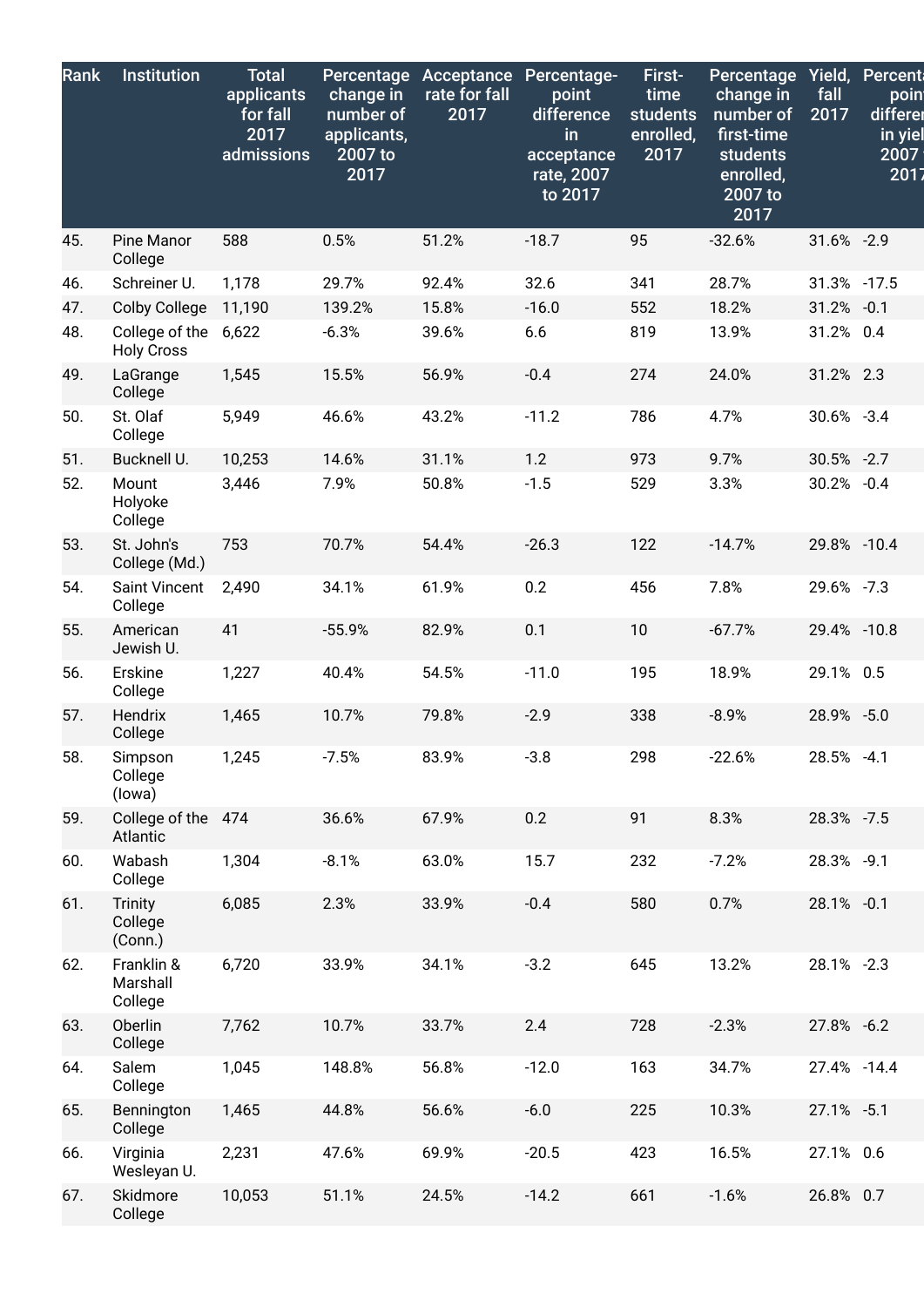| Rank | <b>Institution</b>                       | <b>Total</b><br>applicants<br>for fall<br>2017<br>admissions | Percentage<br>change in<br>number of<br>applicants,<br>2007 to<br>2017 | Acceptance<br>rate for fall<br>2017 | Percentage-<br>$\overline{point}$<br>difference<br>in<br>acceptance<br>rate, 2007<br>to 2017 | First-<br>time<br><b>students</b><br>enrolled,<br>2017 | Percentage<br>change in<br>number of<br>first-time<br><b>students</b><br>enrolled,<br>2007 to<br>2017 | Yield,<br>fall<br>2017 | Percent<br>poin<br>differer<br>in yiel<br>2007<br>2017 |
|------|------------------------------------------|--------------------------------------------------------------|------------------------------------------------------------------------|-------------------------------------|----------------------------------------------------------------------------------------------|--------------------------------------------------------|-------------------------------------------------------------------------------------------------------|------------------------|--------------------------------------------------------|
| 68.  | Oglethorpe U.                            | 2,159                                                        | 76.4%                                                                  | 58.0%                               | $-21.9$                                                                                      | 334                                                    | 64.5%                                                                                                 | 26.7% 5.9              |                                                        |
| 69.  | Ave Maria U.                             | 2,526                                                        | 334.0%                                                                 | 42.1%                               | 8.1                                                                                          | 283                                                    | 51.3%                                                                                                 | 26.6% -67.8            |                                                        |
| 70.  | Grinnell<br>College                      | 5,850                                                        | 88.5%                                                                  | 28.9%                               | $-16.3$                                                                                      | 447                                                    | 10.4%                                                                                                 | 26.5% -2.4             |                                                        |
| 71.  | Judson<br>College (Ala.)                 | 497                                                          | 60.8%                                                                  | 50.7%                               | $-29.6$                                                                                      | 66                                                     | $-17.5%$                                                                                              | 26.2% -6.1             |                                                        |
| 72.  | Lafayette<br>College                     | 8,469                                                        | 33.1%                                                                  | 30.8%                               | $-4.1$                                                                                       | 680                                                    | 14.5%                                                                                                 | 26.1% -0.6             |                                                        |
| 73.  | William<br>Jewell<br>College             | 1,644                                                        | 1.8%                                                                   | 47.6%                               | $-46.5$                                                                                      | 198                                                    | $-41.1%$                                                                                              | 25.3% 3.2              |                                                        |
| 74.  | Saint Mary's<br>College (Ind.)           | 1,830                                                        | 42.9%                                                                  | 78.3%                               | $-3.0$                                                                                       | 362                                                    | $-24.4%$                                                                                              | 25.3% -20.7            |                                                        |
| 75.  | Muhlenberg<br>College                    | 4,636                                                        | $-1.4%$                                                                | 48.4%                               | 11.2                                                                                         | 564                                                    | 2.4%                                                                                                  | 25.2% -6.3             |                                                        |
| 76.  | <b>Bethel</b><br>College (Kan.)          | 886                                                          | 148.2%                                                                 | 55.8%                               | $-19.0$                                                                                      | 124                                                    | 19.2%                                                                                                 | 25.1% -13.9            |                                                        |
| 77.  | <b>Agnes Scott</b><br>College            | 1,534                                                        | $-3.8%$                                                                | 65.6%                               | 20.4                                                                                         | 251                                                    | 15.1%                                                                                                 | 25.0% -5.3             |                                                        |
| 78.  | Marlboro<br>College                      | 121                                                          | $-72.5%$                                                               | 96.7%                               | 34.6                                                                                         | 29                                                     | $-67.8%$                                                                                              | 24.8% -8.2             |                                                        |
| 79.  | Davis & Elkins 2,295<br>College          |                                                              | 497.7%                                                                 | 41.6%                               | $-26.6$                                                                                      | 236                                                    | 95.0%                                                                                                 | 24.7% -21.5            |                                                        |
| 80.  | Gettysburg<br>College                    | 6,384                                                        | 4.2%                                                                   | 45.8%                               | 10.2                                                                                         | 720                                                    | 3.6%                                                                                                  | 24.6% -7.3             |                                                        |
| 81.  | St. Lawrence<br>U.                       | 5,866                                                        | 26.3%                                                                  | 48.3%                               | 4.6                                                                                          | 698                                                    | 11.1%                                                                                                 | 24.6% -6.3             |                                                        |
| 82.  | Emory &<br>Henry College                 | 1,426                                                        | $-2.0%$                                                                | 72.2%                               | 0.2                                                                                          | 253                                                    | $-1.6%$                                                                                               | 24.6% 0.0              |                                                        |
| 83.  | U. of<br>Richmond                        | 10,013                                                       | 50.5%                                                                  | 33.0%                               | $-7.0$                                                                                       | 801                                                    | $-0.1%$                                                                                               | 24.3% -5.9             |                                                        |
| 84.  | Hope College                             | 4,377                                                        | 59.3%                                                                  | 73.6%                               | $-9.2$                                                                                       | 779                                                    | $-4.9%$                                                                                               | 24.2% -11.8            |                                                        |
| 85.  | Kenyon<br>College                        | 5,603                                                        | 21.1%                                                                  | 33.8%                               | 4.6                                                                                          | 453                                                    | $-1.1%$                                                                                               | 23.9% -10.0            |                                                        |
| 86.  | <b>Sweet Briar</b><br>College            | 361                                                          | $-41.7%$                                                               | 92.8%                               | 11.4                                                                                         | 79                                                     | $-60.9%$                                                                                              | 23.6% -16.5            |                                                        |
| 87.  | Furman U.                                | 5,002                                                        | 28.7%                                                                  | 61.2%                               | 5.7                                                                                          | 702                                                    | 2.2%                                                                                                  | 22.9% -8.9             |                                                        |
| 88.  | Westmont<br>College                      | 1,818                                                        | 10.1%                                                                  | 84.7%                               | 11.5                                                                                         | 353                                                    | $-9.3%$                                                                                               | 22.9% -9.3             |                                                        |
| 89.  | Lycoming<br>College                      | 1,924                                                        | 21.4%                                                                  | 64.0%                               | $-13.9$                                                                                      | 282                                                    | $-29.3%$                                                                                              | 22.9% -9.4             |                                                        |
| 90.  | Union College<br>(N.Y.)                  | 6,676                                                        | 38.0%                                                                  | 37.4%                               | $-5.9$                                                                                       | 570                                                    | 1.8%                                                                                                  | 22.8% -3.9             |                                                        |
| 91.  | Sewanee: The 4,218<br>U. of the<br>South |                                                              | 74.0%                                                                  | 46.7%                               | $-16.9$                                                                                      | 448                                                    | 11.4%                                                                                                 | 22.7% -3.3             |                                                        |
| 92.  | Macalester                               | 5,900                                                        | 18.8%                                                                  | 40.6%                               | 0.0                                                                                          | 543                                                    | 12.0%                                                                                                 | 22.7% -1.4             |                                                        |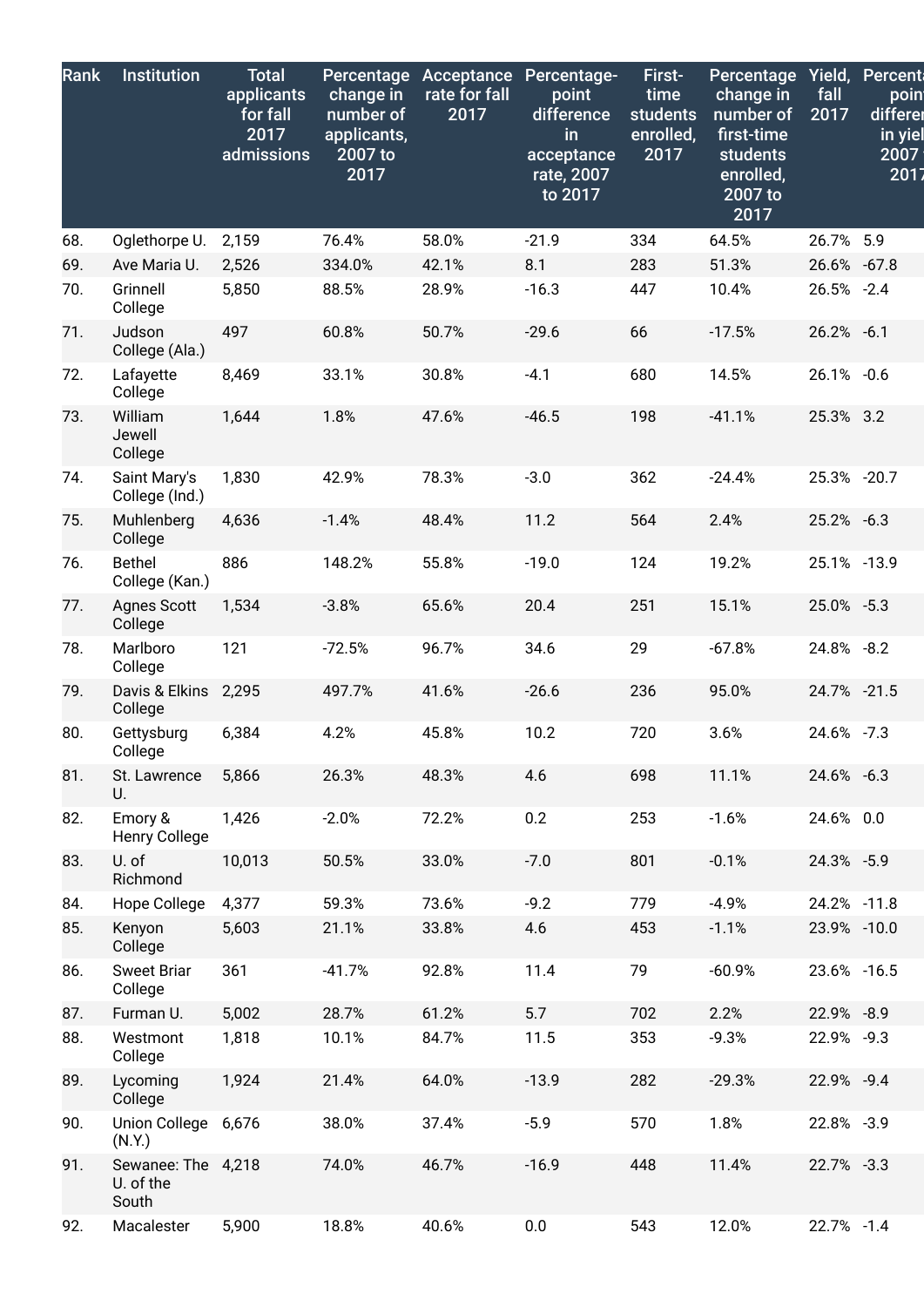| Rank | <b>Institution</b>                      | <b>Total</b><br>applicants<br>for fall<br>2017<br>admissions | Percentage<br>change in<br>number of<br>applicants,<br>2007 to<br>2017 | <b>Acceptance</b><br>rate for fall<br>2017 | Percentage-<br>point<br>difference<br>in<br>acceptance<br>rate, 2007<br>to 2017 | First-<br>time<br>students<br>enrolled,<br>2017 | Percentage<br>change in<br>number of<br>first-time<br>students<br>enrolled,<br>2007 to<br>2017 | Yield,<br>fall<br>2017 | <b>Percent</b><br>poin<br>differer<br>in yiel<br>2007<br>2017 |
|------|-----------------------------------------|--------------------------------------------------------------|------------------------------------------------------------------------|--------------------------------------------|---------------------------------------------------------------------------------|-------------------------------------------------|------------------------------------------------------------------------------------------------|------------------------|---------------------------------------------------------------|
|      | College                                 |                                                              |                                                                        |                                            |                                                                                 |                                                 |                                                                                                |                        |                                                               |
| 93.  | Hobart and<br>William Smith<br>Colleges | 4,407                                                        | 5.5%                                                                   | 63.9%                                      | 9.6                                                                             | 634                                             | 5.5%                                                                                           | 22.5% -4.0             |                                                               |
| 94.  | Hampshire<br>College                    | 2,305                                                        | $-6.1%$                                                                | 62.8%                                      | 6.3                                                                             | 325                                             | $-19.4%$                                                                                       | 22.4% -6.6             |                                                               |
| 95.  | Birmingham-<br>Southern<br>College      | 2,559                                                        | 12.1%                                                                  | 61.9%                                      | $-4.1$                                                                          | 349                                             | $-22.4%$                                                                                       | 22.0% -7.9             |                                                               |
| 96.  | Denison U.                              | 7,540                                                        | 45.1%                                                                  | 37.2%                                      | $-1.9$                                                                          | 617                                             | 5.3%                                                                                           | 22.0% -6.9             |                                                               |
| 97.  | William<br>Peace U.                     | 1,569                                                        | 111.2%                                                                 | 59.1%                                      | $-15.6$                                                                         | 203                                             | 6.3%                                                                                           | 21.9% -12.5            |                                                               |
| 98.  | Maryville<br>College                    | 2,791                                                        | 76.2%                                                                  | 49.3%                                      | $-26.7$                                                                         | 301                                             | $-5.0%$                                                                                        | 21.9% -4.5             |                                                               |
| 99.  | Connecticut<br>College                  | 5,434                                                        | 27.0%                                                                  | 38.0%                                      | 0.0                                                                             | 444                                             | $-9.6%$                                                                                        | 21.5% -8.7             |                                                               |
| 100. | Centre<br>College                       | 2,454                                                        | 13.7%                                                                  | 76.3%                                      | 15.6                                                                            | 401                                             | 26.9%                                                                                          | 21.4% -2.7             |                                                               |
| 101. | Pacific Union<br>College                | 1,904                                                        | 11.6%                                                                  | 50.2%                                      | $-24.9$                                                                         | 204                                             | $-24.4%$                                                                                       | 21.3% 0.3              |                                                               |
| 102. | Sarah<br>Lawrence<br>College            | 3,463                                                        | 23.6%                                                                  | 53.2%                                      | 9.1                                                                             | 393                                             | 7.7%                                                                                           | 21.3% -8.2             |                                                               |
| 103. | Randolph-<br>Macon<br>College           | 2,820                                                        | $-11.3%$                                                               | 62.2%                                      | 0.7                                                                             | 374                                             | $-4.6%$                                                                                        | 21.3% 1.2              |                                                               |
| 104. | Linfield<br>College                     | 2,325                                                        | 13.4%                                                                  | 80.8%                                      | 0.9                                                                             | 400                                             | $-16.1%$                                                                                       | 21.3% -7.8             |                                                               |
| 105. | College of<br>Idaho                     | 1,665                                                        | 82.8%                                                                  | 75.9%                                      | $-5.2$                                                                          | 268                                             | 10.7%                                                                                          | 21.2% -11.6            |                                                               |
| 106. | Rhodes<br>College                       | 4,733                                                        | 28.4%                                                                  | 51.0%                                      | $-0.2$                                                                          | 512                                             | 12.5%                                                                                          | 21.2% -2.9             |                                                               |
| 107. | Wofford<br>College                      | 3,101                                                        | 52.9%                                                                  | 69.1%                                      | 9.0                                                                             | 452                                             | 17.4%                                                                                          | 21.1% -10.5            |                                                               |
| 108. | Juniata<br>College                      | 2,289                                                        | 16.9%                                                                  | 70.8%                                      | 3.5                                                                             | 341                                             | $-9.5%$                                                                                        | 21.0% -7.6             |                                                               |
| 109. | Dickinson<br>College                    | 5,941                                                        | 1.7%                                                                   | 48.7%                                      | 6.9                                                                             | 607                                             | $-2.3%$                                                                                        | 21.0% -4.5             |                                                               |
| 110. | Moravian<br>College                     | 3,059                                                        | 39.7%                                                                  | 76.0%                                      | 12.0                                                                            | 477                                             | 18.4%                                                                                          | 20.5% -8.2             |                                                               |
| 111. | <b>Reed College</b>                     | 5,652                                                        | 68.0%                                                                  | 35.6%                                      | 1.3                                                                             | 413                                             | 19.4%                                                                                          | 20.5% -9.5             |                                                               |
| 112. | Concordia<br>College at<br>Moorhead     | 4,539                                                        | 80.3%                                                                  | 61.6%                                      | $-23.9$                                                                         | 568                                             | $-32.1%$                                                                                       | 20.3% -18.5            |                                                               |
| 113. | Southwestern<br>U. (Tex.)               | 4,133                                                        | 115.7%                                                                 | 43.1%                                      | $-24.2$                                                                         | 362                                             | $-2.4%$                                                                                        | 20.3% -8.4             |                                                               |
| 114. | Guilford<br>College                     | 1,865                                                        | $-46.9%$                                                               | 90.7%                                      | 33.0                                                                            | 343                                             | $-29.1%$                                                                                       | 20.3% -3.6             |                                                               |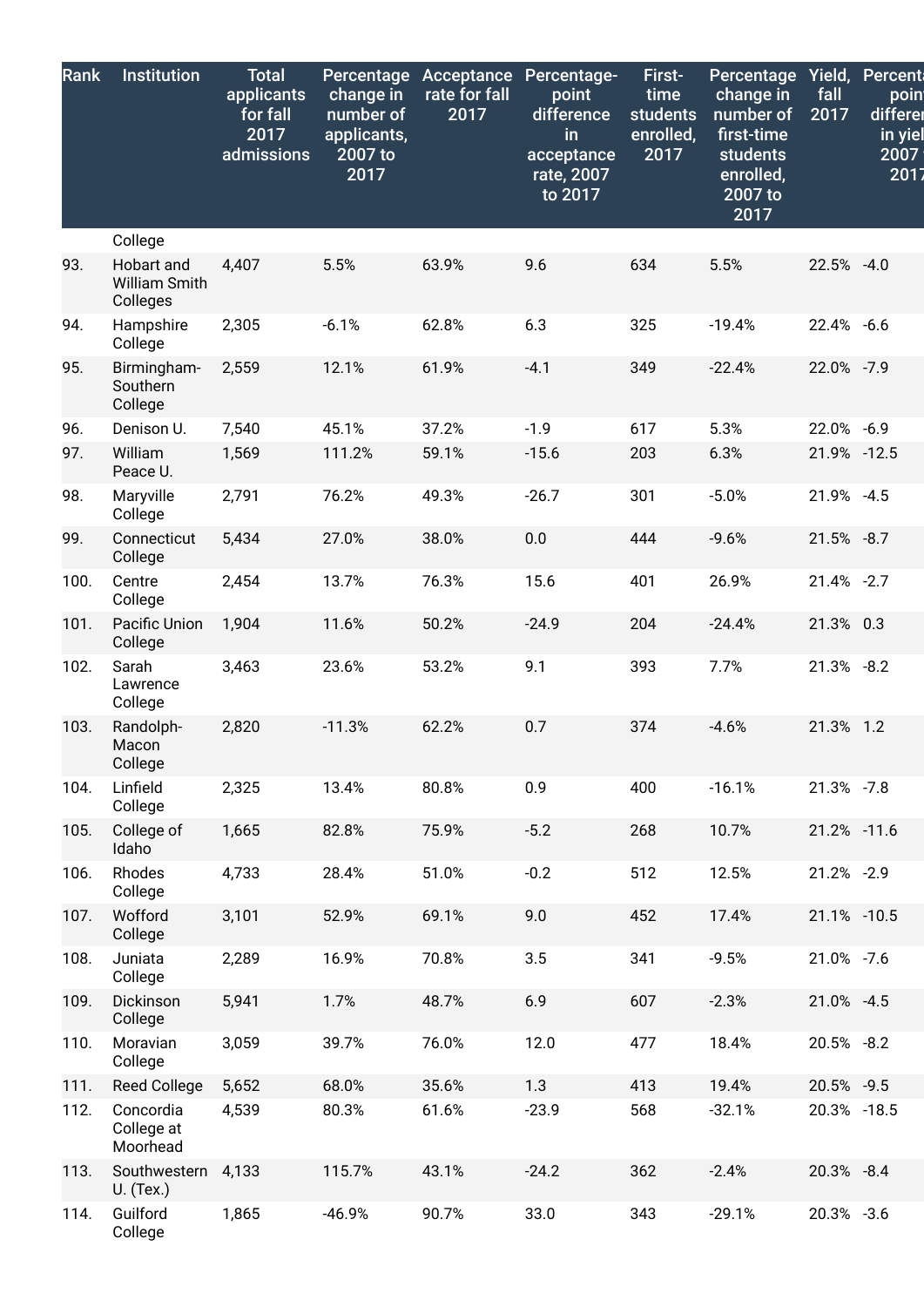| <b>Rank</b> | <b>Institution</b>                                         | <b>Total</b><br>applicants<br>for fall<br>2017<br>admissions | <b>Percentage</b><br>change in<br>number of<br>applicants,<br>2007 to<br>2017 | Acceptance<br>rate for fall<br>2017 | Percentage-<br>point<br>difference<br>in<br>acceptance<br>rate, 2007<br>to 2017 | First-<br>time<br><b>students</b><br>enrolled,<br>2017 | Percentage<br>change in<br>number of<br>first-time<br>students<br>enrolled,<br>2007 to<br>2017 | Yield,<br>fall<br>2017 | <b>Percent</b><br>poin<br>differer<br>in yiel<br>2007<br>2017 |
|-------------|------------------------------------------------------------|--------------------------------------------------------------|-------------------------------------------------------------------------------|-------------------------------------|---------------------------------------------------------------------------------|--------------------------------------------------------|------------------------------------------------------------------------------------------------|------------------------|---------------------------------------------------------------|
| 115.        | Cornell<br>College                                         | 2,276                                                        | $-14.4%$                                                                      | 65.0%                               | 19.6                                                                            | 300                                                    | $-5.1%$                                                                                        | 20.3% -5.9             |                                                               |
| 116.        | Occidental<br>College                                      | 6,775                                                        | 28.4%                                                                         | 41.8%                               | $-2.3$                                                                          | 564                                                    | 23.1%                                                                                          | 19.9% 0.2              |                                                               |
| 117.        | Bethany<br>College<br>(W.Va.)                              | 855                                                          | $-35.6%$                                                                      | 94.0%                               | 32.1                                                                            | 160                                                    | $-35.7%$                                                                                       | 19.9% -10.4            |                                                               |
| 118.        | Earlham<br>College and<br>Earlham<br>School of<br>Religion | 2,799                                                        | 60.1%                                                                         | 51.8%                               | $-17.0$                                                                         | 287                                                    | $-4.7%$                                                                                        | 19.8% -5.2             |                                                               |
| 119.        | Doane U.                                                   | 2,392                                                        | 108.0%                                                                        | 65.2%                               | $-13.5$                                                                         | 299                                                    | 20.6%                                                                                          | 19.2% -8.2             |                                                               |
| 120.        | Northland<br>College                                       | 1,625                                                        | 30.5%                                                                         | 61.2%                               | $-9.9$                                                                          | 189                                                    | 23.5%                                                                                          | 19.0% 1.7              |                                                               |
| 121.        | Bloomfield<br>College                                      | 3,340                                                        | 18.1%                                                                         | 64.0%                               | 23.2                                                                            | 405                                                    | 11.9%                                                                                          | 19.0% -12.5            |                                                               |
| 122.        | Transylvania<br>U.                                         | 1,567                                                        | 10.4%                                                                         | 95.5%                               | 71.9                                                                            | 283                                                    | $-15.5%$                                                                                       | 18.9% -81.1            |                                                               |
| 123.        | Franklin<br>College of<br>Indiana                          | 1,821                                                        | 20.0%                                                                         | 77.9%                               | 11.4                                                                            | 267                                                    | $-30.3%$                                                                                       | 18.8% -19.2            |                                                               |
| 124.        | McDaniel<br>College                                        | 2,814                                                        | 2.6%                                                                          | 85.0%                               | 11.8                                                                            | 450                                                    | 3.2%                                                                                           | 18.8% -2.9             |                                                               |
| 125.        | Albion<br>College                                          | 3,884                                                        | 76.2%                                                                         | 70.6%                               | $-10.7$                                                                         | 515                                                    | 3.0%                                                                                           | 18.8% -9.1             |                                                               |
| 126.        | Westminster<br>College (Mo.)                               | 1,035                                                        | 11.2%                                                                         | 90.1%                               | 10.2                                                                            | 174                                                    | $-22.3%$                                                                                       | 18.6% -11.5            |                                                               |
| 127.        | Presbyterian<br>College                                    | 2,277                                                        | 100.1%                                                                        | 65.2%                               | $-5.7$                                                                          | 276                                                    | $-4.5%$                                                                                        | 18.6% -17.3            |                                                               |
| 128.        | Luther<br>College                                          | 4,288                                                        | 108.8%                                                                        | 65.1%                               | $-17.5$                                                                         | 517                                                    | $-21.5%$                                                                                       | 18.5% -20.3            |                                                               |
| 129.        | Augustana<br>College (III.)                                | 6,750                                                        | 119.2%                                                                        | 59.0%                               | $-14.3$                                                                         | 735                                                    | 3.2%                                                                                           | 18.5% -13.1            |                                                               |
| 130.        | Saint Anselm<br>College                                    | 3,892                                                        | 10.5%                                                                         | 76.1%                               | 6.7                                                                             | 546                                                    | $-4.4%$                                                                                        | 18.4% -4.9             |                                                               |
| 131.        | Whitman<br>College                                         | 4,081                                                        | 33.9%                                                                         | 51.7%                               | 3.8                                                                             | 389                                                    | $-9.1%$                                                                                        | 18.4% -10.9            |                                                               |
| 132.        | Warren<br>Wilson<br>College                                | 1,003                                                        | 24.1%                                                                         | 79.4%                               | $-1.2$                                                                          | 146                                                    | $-37.9%$                                                                                       | 18.3% -17.8            |                                                               |
| 133.        | Elizabethtown<br>College                                   | 3,033                                                        | $-10.0%$                                                                      | 74.0%                               | 15.6                                                                            | 411                                                    | $-18.3%$                                                                                       | 18.3% -7.3             |                                                               |
| 134.        | Drew U.                                                    | 3,205                                                        | $-33.5%$                                                                      | 63.4%                               | 2.4                                                                             | 371                                                    | $-18.6%$                                                                                       | 18.2% 2.7              |                                                               |
| 135.        | Georgetown<br>College                                      | 2,498                                                        | 71.7%                                                                         | 67.3%                               | $-17.1$                                                                         | 306                                                    | $-16.6%$                                                                                       | 18.2% -11.7            |                                                               |
| 136.        | Austin<br>College                                          | 3,545                                                        | 107.6%                                                                        | 52.2%                               | $-17.5$                                                                         | 332                                                    | $-0.6%$                                                                                        | 18.0% -10.1            |                                                               |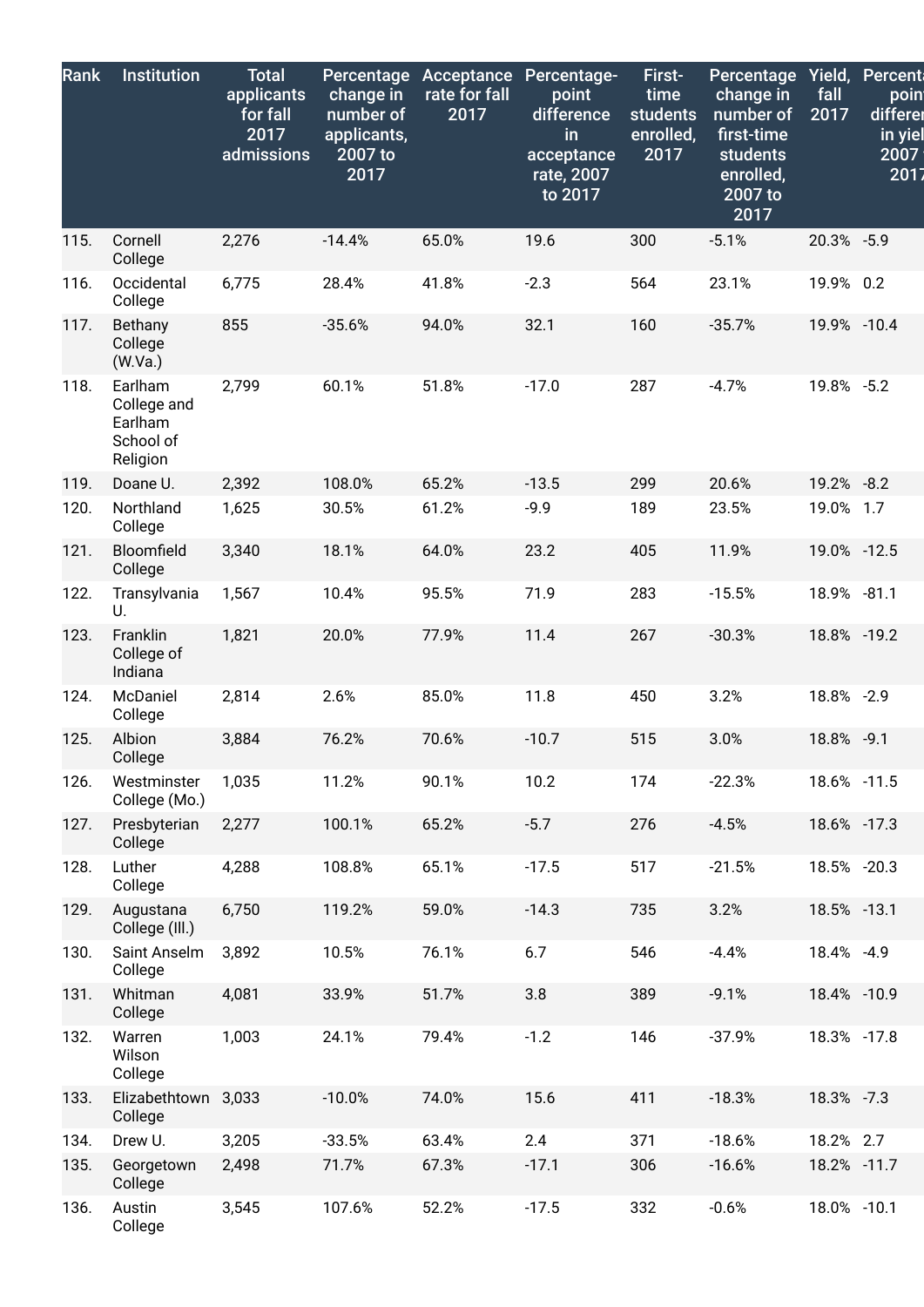| Rank | <b>Institution</b>              | <b>Total</b><br>applicants<br>for fall<br>2017<br>admissions | Percentage<br>change in<br>number of<br>applicants,<br>2007 to<br>2017 | Acceptance<br>rate for fall<br>2017 | Percentage-<br>point<br>difference<br>in<br>acceptance<br>rate, 2007<br>to 2017 | First-<br>time<br><b>students</b><br>enrolled,<br>2017 | <b>Percentage</b><br>change in<br>number of<br>first-time<br>students<br>enrolled,<br>2007 to<br>2017 | Yield,<br>fall<br>2017 | <b>Percent</b><br>poin<br>differer<br>in yiel<br>2007<br>2017 |
|------|---------------------------------|--------------------------------------------------------------|------------------------------------------------------------------------|-------------------------------------|---------------------------------------------------------------------------------|--------------------------------------------------------|-------------------------------------------------------------------------------------------------------|------------------------|---------------------------------------------------------------|
| 137. | Lyon College                    | 1,650                                                        | 92.8%                                                                  | 64.2%                               | $-4.4$                                                                          | 190                                                    | 33.8%                                                                                                 | 17.9% -6.2             |                                                               |
| 138. | Gustavus<br>Adolphus<br>College | 4,834                                                        | 47.4%                                                                  | 67.8%                               | $-3.5$                                                                          | 588                                                    | $-12.9%$                                                                                              | 17.9% -10.9            |                                                               |
| 139. | College of<br>Wooster<br>(Ohio) | 5,615                                                        | 77.2%                                                                  | 56.4%                               | $-17.9$                                                                         | 568                                                    | 4.2%                                                                                                  | 17.9% -5.2             |                                                               |
| 140. | Kalamazoo<br>College            | 3,434                                                        | 63.9%                                                                  | 73.4%                               | 10.8                                                                            | 449                                                    | 23.7%                                                                                                 | 17.8% -9.9             |                                                               |
| 141. | Monmouth<br>College             | 2,428                                                        | 31.4%                                                                  | 67.1%                               | $-9.9$                                                                          | 281                                                    | $-36.9%$                                                                                              | 17.3% -14.0            |                                                               |
| 142. | Wheaton<br>College<br>(Mass.)   | 6,089                                                        | 68.5%                                                                  | 47.9%                               | 7.4                                                                             | 502                                                    | 22.4%                                                                                                 | 17.2% -10.8            |                                                               |
| 143. | St. Norbert<br>College          | 3,860                                                        | 115.8%                                                                 | 79.2%                               | $-8.1$                                                                          | 526                                                    | $-2.4%$                                                                                               | 17.2% -17.3            |                                                               |
| 144. | DePauw U.                       | 5,173                                                        | 42.7%                                                                  | 67.3%                               | $-1.9$                                                                          | 595                                                    | $-10.4%$                                                                                              | 17.1% -9.4             |                                                               |
| 145. | Eckerd<br>College               | 4,525                                                        | 45.1%                                                                  | 72.7%                               | 5.8                                                                             | 561                                                    | $-47.8%$                                                                                              | 17.0% -34.5            |                                                               |
| 146. | Illinois<br>Wesleyan U.         | 3,697                                                        | 24.8%                                                                  | 60.9%                               | 3.6                                                                             | 378                                                    | $-29.7%$                                                                                              | 16.8% -14.9            |                                                               |
| 147. | <b>Bard College</b>             | 4,922                                                        | $-1.2%$                                                                | 58.2%                               | 31.1                                                                            | 470                                                    | $-4.3%$                                                                                               | 16.4% -20.0            |                                                               |
| 148. | Spelman<br>College              | 8,344                                                        | 59.0%                                                                  | 40.1%                               | 3.0                                                                             | 548                                                    | $-3.7%$                                                                                               | 16.4% -12.8            |                                                               |
| 149. | Roanoke<br>College              | 5,117                                                        | 57.1%                                                                  | 67.2%                               | $-6.0$                                                                          | 557                                                    | $-1.6%$                                                                                               | 16.2% -7.5             |                                                               |
| 150. | Gordon<br>College<br>(Mass.)    | 2,924                                                        | 85.8%                                                                  | 88.9%                               | 17.6                                                                            | 417                                                    | $-8.8%$                                                                                               | 16.0% -24.7            |                                                               |
| 151. | Lawrence U.                     | 3,612                                                        | 39.0%                                                                  | 61.4%                               | 5.8                                                                             | 353                                                    | $-1.1%$                                                                                               | 15.9% -8.8             |                                                               |
| 152. | Hampden-<br>Sydney<br>College   | 3,573                                                        | 143.1%                                                                 | 55.1%                               | $-11.9$                                                                         | 312                                                    | $-6.6%$                                                                                               | 15.9% -18.1            |                                                               |
| 153. | Westminster<br>College (Pa.)    | 2,874                                                        | 110.1%                                                                 | 72.5%                               | 1.7                                                                             | 328                                                    | 4.1%                                                                                                  | 15.7% -16.8            |                                                               |
| 154. | Lake Forest<br>College          | 4,303                                                        | 95.3%                                                                  | 53.0%                               | $-7.9$                                                                          | 357                                                    | 0.3%                                                                                                  | 15.7% -10.9            |                                                               |
| 155. | Saint<br>Michael's<br>College   | 3,094                                                        | $-11.7%$                                                               | 85.1%                               | 16.0                                                                            | 409                                                    | $-23.1%$                                                                                              | 15.5% -6.4             |                                                               |
| 156. | Susquehanna<br>U.               | 5,927                                                        | 149.8%                                                                 | 69.5%                               | $-16.5$                                                                         | 634                                                    | 6.9%                                                                                                  | 15.4% -13.7            |                                                               |
| 157. | Knox College                    | 3,231                                                        | 33.6%                                                                  | 71.6%                               | 10.5                                                                            | 355                                                    | 15.6%                                                                                                 | 15.3% -5.4             |                                                               |
| 158. | Goucher<br>College              | 3,474                                                        | $-3.7%$                                                                | 78.8%                               | 13.4                                                                            | 420                                                    | 5.3%                                                                                                  | 15.3% -1.6             |                                                               |
| 159. | <b>Holy Cross</b><br>College    | 1,815                                                        | 195.1%                                                                 | 74.0%                               | $-10.8$                                                                         | 206                                                    | 7.9%                                                                                                  | 15.3% -21.3            |                                                               |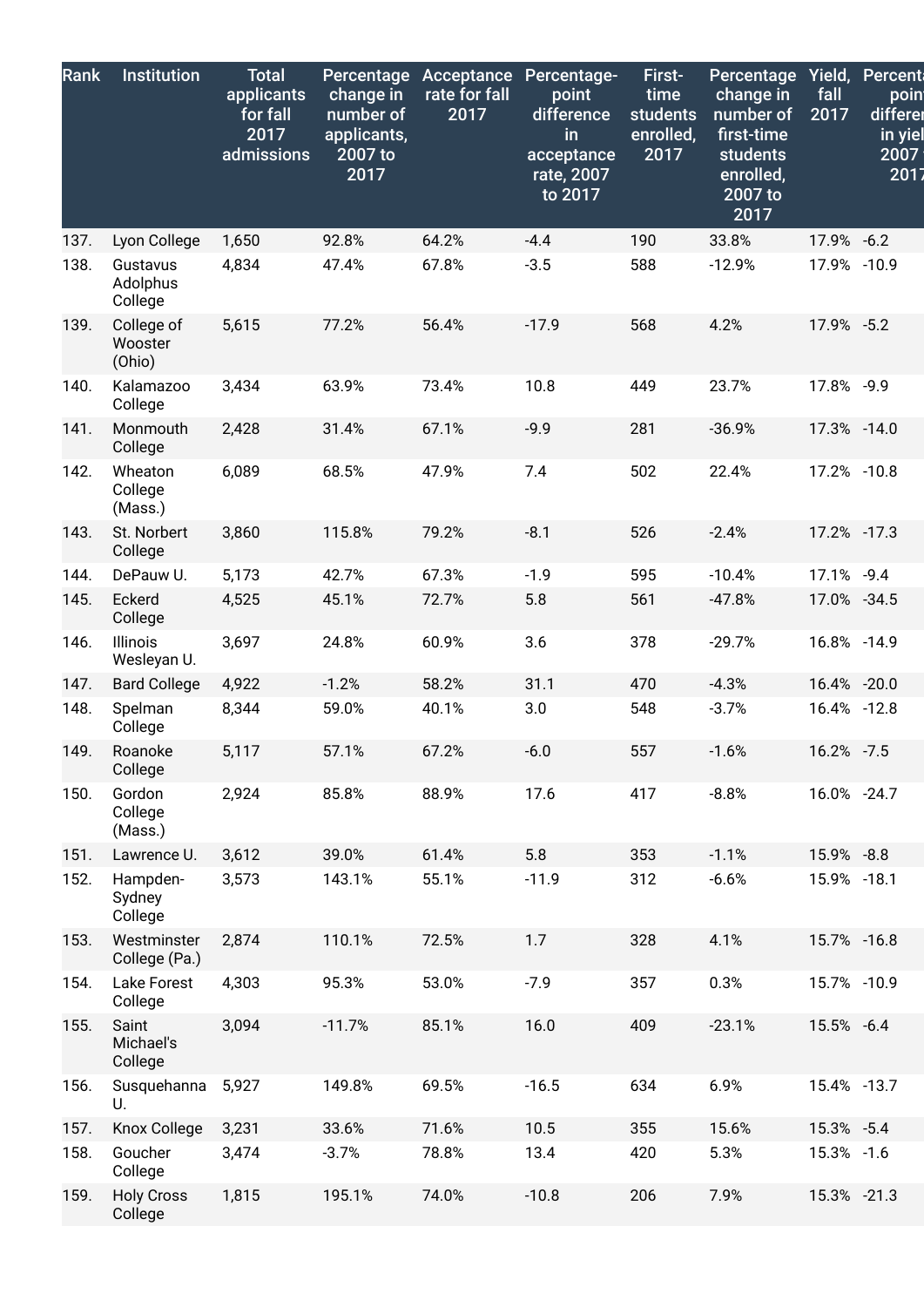| Rank | <b>Institution</b>                         | <b>Total</b><br>applicants<br>for fall<br>2017<br>admissions | Percentage<br>change in<br>number of<br>applicants,<br>2007 to<br>2017 | Acceptance<br>rate for fall<br>2017 | Percentage-<br>point<br>difference<br>in<br>acceptance<br>rate, 2007<br>to 2017 | First-<br>time<br><b>students</b><br>enrolled,<br>2017 | Percentage Yield, Percent<br>change in<br>number of<br>first-time<br>students<br>enrolled,<br>2007 to<br>2017 | fall<br>2017 | poin<br>differer<br>in yiel<br>2007<br>2017 |
|------|--------------------------------------------|--------------------------------------------------------------|------------------------------------------------------------------------|-------------------------------------|---------------------------------------------------------------------------------|--------------------------------------------------------|---------------------------------------------------------------------------------------------------------------|--------------|---------------------------------------------|
| 160. | Ohio<br>Wesleyan U.                        | 4,160                                                        | 9.1%                                                                   | 71.4%                               | 5.9                                                                             | 448                                                    | $-22.2%$                                                                                                      | 15.1% -8.0   |                                             |
| 161. | Hanover<br>College                         | 2,757                                                        | 45.6%                                                                  | 83.8%                               | 17.9                                                                            | 343                                                    | 48.5%                                                                                                         | 14.8% -3.7   |                                             |
| 162. | Stonehill<br>College                       | 6,260                                                        | 9.8%                                                                   | 72.1%                               | 20.2                                                                            | 667                                                    | 1.2%                                                                                                          | 14.8% -7.5   |                                             |
| 163. | <b>Ursinus</b><br>College                  | 3,488                                                        | $-32.2%$                                                               | 78.2%                               | 25.5                                                                            | 402                                                    | $-14.1%$                                                                                                      | 14.7% -2.5   |                                             |
| 164. | <b>Hiram</b><br>College                    | 2,761                                                        | 78.0%                                                                  | 63.5%                               | $-13.6$                                                                         | 258                                                    | $-22.5%$                                                                                                      | 14.7% -13.1  |                                             |
| 165. | <b>Bridgewater</b><br>College              | 7,241                                                        | 371.1%                                                                 | 52.0%                               | $-31.9$                                                                         | 534                                                    | 19.7%                                                                                                         | 14.2% -20.4  |                                             |
| 166. | <b>Thiel College</b>                       | 2,144                                                        | 61.4%                                                                  | 62.9%                               | $-12.4$                                                                         | 189                                                    | $-49.1%$                                                                                                      | 14.0% -23.1  |                                             |
| 167. | <b>Ripon College</b>                       | 2,504                                                        | 157.1%                                                                 | 67.5%                               | $-12.0$                                                                         | 237                                                    | $-9.5%$                                                                                                       | 14.0% -19.8  |                                             |
| 168. | Washington<br>College                      | 5,515                                                        | 154.5%                                                                 | 47.6%                               | $-15.9$                                                                         | 368                                                    | 13.6%                                                                                                         | 14.0% -9.5   |                                             |
| 169. | Allegheny<br>College                       | 5,114                                                        | 17.5%                                                                  | 67.9%                               | 10.8                                                                            | 484                                                    | $-17.1%$                                                                                                      | 13.9% -9.6   |                                             |
| 170. | Randolph<br>College                        | 1,696                                                        | 39.1%                                                                  | 86.4%                               | 3.0                                                                             | 202                                                    | 13.5%                                                                                                         | 13.8% -3.7   |                                             |
| 171. | Carthage<br>College                        | 7,678                                                        | 63.8%                                                                  | 67.9%                               | $-9.2$                                                                          | 709                                                    | 3.2%                                                                                                          | 13.6% -5.4   |                                             |
| 172. | Wartburg<br>College                        | 4,342                                                        | 119.1%                                                                 | 76.9%                               | $-6.7$                                                                          | 451                                                    | $-17.2%$                                                                                                      | 13.5% -19.4  |                                             |
| 173. | Alma College                               | 4,728                                                        | 131.3%                                                                 | 64.0%                               | $-14.1$                                                                         | 408                                                    | $-5.1%$                                                                                                       | 13.5% -13.4  |                                             |
| 174. | Johnson C.<br>Smith U.                     | 6,657                                                        | 38.7%                                                                  | 38.1%                               | 0.2                                                                             | 339                                                    | $-33.1%$                                                                                                      | 13.4% - 14.5 |                                             |
| 175. | Washington & 5,358<br>Jefferson<br>College |                                                              | $-27.4%$                                                               | 47.9%                               | 13.6                                                                            | 339                                                    | $-16.7%$                                                                                                      | 13.2% -2.9   |                                             |
| 176. | Hartwick<br>College                        | 3,019                                                        | 24.6%                                                                  | 88.6%                               | 4.6                                                                             | 351                                                    | $-22.9%$                                                                                                      | 13.1% -9.2   |                                             |
| 177. | Siena College                              | 7,626                                                        | 31.7%                                                                  | 77.9%                               | 23.7                                                                            | 776                                                    | $-0.6%$                                                                                                       | 13.1% -11.8  |                                             |
| 178. | Claflin U.                                 | 9,767                                                        | 260.3%                                                                 | 41.2%                               | $-7.7$                                                                          | 519                                                    | 29.8%                                                                                                         | 12.9% -17.3  |                                             |
| 179. | Dillard U.                                 | 6,445                                                        | 127.7%                                                                 | 40.8%                               | $-5.1$                                                                          | 338                                                    | 93.1%                                                                                                         | 12.9% -0.6   |                                             |
| 180. | Marymount<br>Manhattan<br>College          | 5,482                                                        | 111.7%                                                                 | 79.5%                               | 5.6                                                                             | 546                                                    | 16.9%                                                                                                         | 12.5% -11.9  |                                             |
| 181. | Whittier<br>College                        | 5,773                                                        | 137.6%                                                                 | 74.1%                               | 13.0                                                                            | 520                                                    | 67.2%                                                                                                         | 12.2% -8.8   |                                             |
| 182. | U. of Puget<br>Sound                       | 5,958                                                        | 13.0%                                                                  | 83.9%                               | 17.5                                                                            | 593                                                    | $-7.9%$                                                                                                       | 11.9% -6.5   |                                             |
| 183. | Tougaloo<br>College                        | 2,227                                                        | 110.5%                                                                 | 74.7%                               | $-20.9$                                                                         | 196                                                    | $-2.0%$                                                                                                       | 11.8% -8.0   |                                             |
| 184. | Lewis & Clark<br>College                   | 6,305                                                        | 17.8%                                                                  | 71.4%                               | 15.3                                                                            | 526                                                    | 3.3%                                                                                                          | 11.7% -5.3   |                                             |